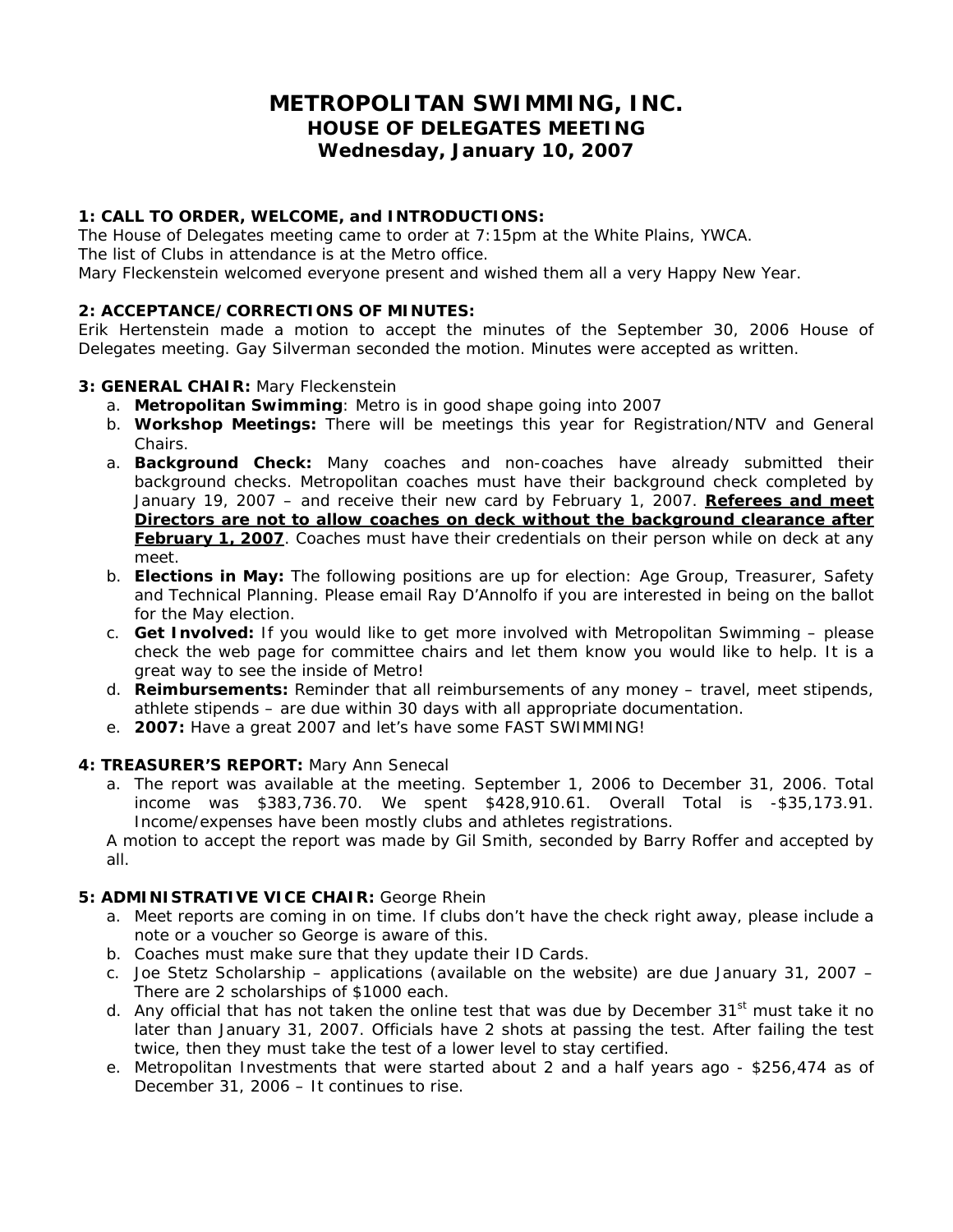f. The Club Excellence Grant applications have all been received and reviewed. Based on the criteria set by the committee the following clubs have qualified for the grant for the 2006-07 season: AGUA, BAD, BGNW, LGAC, LIAC, TVSC, YMID. Congratulations to all.

### **6: SENIOR VICE CHAIR:** Brian Brown

- a. Senior Mets Short Course:
	- 1. **Bonus events**: Brian made a motion to change the formula as follows: make 1 event get 1 Bonus event; make 2 events get 2 Bonus events; make 3 events get 3 Bonus events; make 4 events get 2 Bonus events; make 5 events get 1 Bonus event; make 6 events or more get no Bonus events. Bonus events are the 15-18 JO standards. Ilan Noach seconded this motion. All were in favor. **Motion carries**.
	- 2. **Format**: Brian made a motion to change the format of finals from 3 heats to 4 heats as follows: Bonus Final of 8 swimmers; B Final of 6 swimmers; A Final of 6 swimmers; Championship Final of 4 swimmers. This will keep the number of swimmers coming back at 24 swimmers. It will make it more exciting for all. Swimmers need to learn to swim fast in the morning in order to qualify and get the best spot they can at finals. Based on last year's meet it would add about 20-30 minutes to finals. To compensate, Brian suggests limiting the morning warm-up to one hour and starting the meet at 8:30am instead of 9am. Evening finals would have a 4:00pm warm-up and 5pm start. The point system will also be adjusted. Robbie Ortof seconded the motion. Show of hands: majority of those present approved. **Motion carries**.
- b. Senior Mets Long Course:
	- 1. We will open the bid process if a team wants to host Summer Senior Mets or Co-Host it with Metro. Brian made a motion to hold Senior Mets Long Course on the weekend of July 5-8, 2007. Robbie Ortof seconded it. All in favor. **Motion carries**.
	- 2. Brian made a motion to go back to having Prelims and Finals instead of timed finals for the Summer Senior Mets Championships. Lenny seconded it. Discussion followed. Vote was called. One opposed. Rest in favor. **Motion carries**.
	- 3. Brian made a motion to have the prelims in the afternoons and finals in the morning, the same way that it will be held at Beijing for the Olympics. The 800 free could be held before or after the first day's prelims, or back into the meet depending on the venue. Richie seconded this motion. Vote: Majority in favor. **Motion carries**.
	- 4. Brian made a motion to cut the number of finalists to the Top 16 (2 heats of 8). David Ellinghaus seconded this motion. Discussion followed. Vote was called. **Motion fails.** (Number of finalists will remain at 24 – 3 heats).
	- 5. Are we offering Bonus events in the summer? Ilan Noach made a motion to have Technical Planning and Senior Chair get together and present the Long Course Senior Mets format at the May House of Delegates meeting. Motion was seconded and approved by all. **Motion carries**.

# **7: AGE GROUP CHAIR:** Paul Furbeck and Bob Vializ

a) **Equipment:** The Board of Directors will be voting on a new Zone Team Equipment Vendor after this meeting. Five companies submitted bids for the 2007 and 2008 Eastern Zone Championships Team (SC and LC): Kast-A-Way, Swim Team Store, Metro Swim Shop, Ultimate Swim Shop and Hobie Swim. The winner of the bid will be announced on the website.

#### b) **Zone Team Selection Process**:

- 1. Two swimmers per event will be selected. If we need to fill two spots in an event, and only one swimmer applied to swim that particular event, we will then look to the other swimmers selected for Zones to fill the second spot. Only **submitted times** will be looked at first to fill the spots.
- 2. Minimum of a zone qual. time must be achieved, during the qualifying period, in order to apply.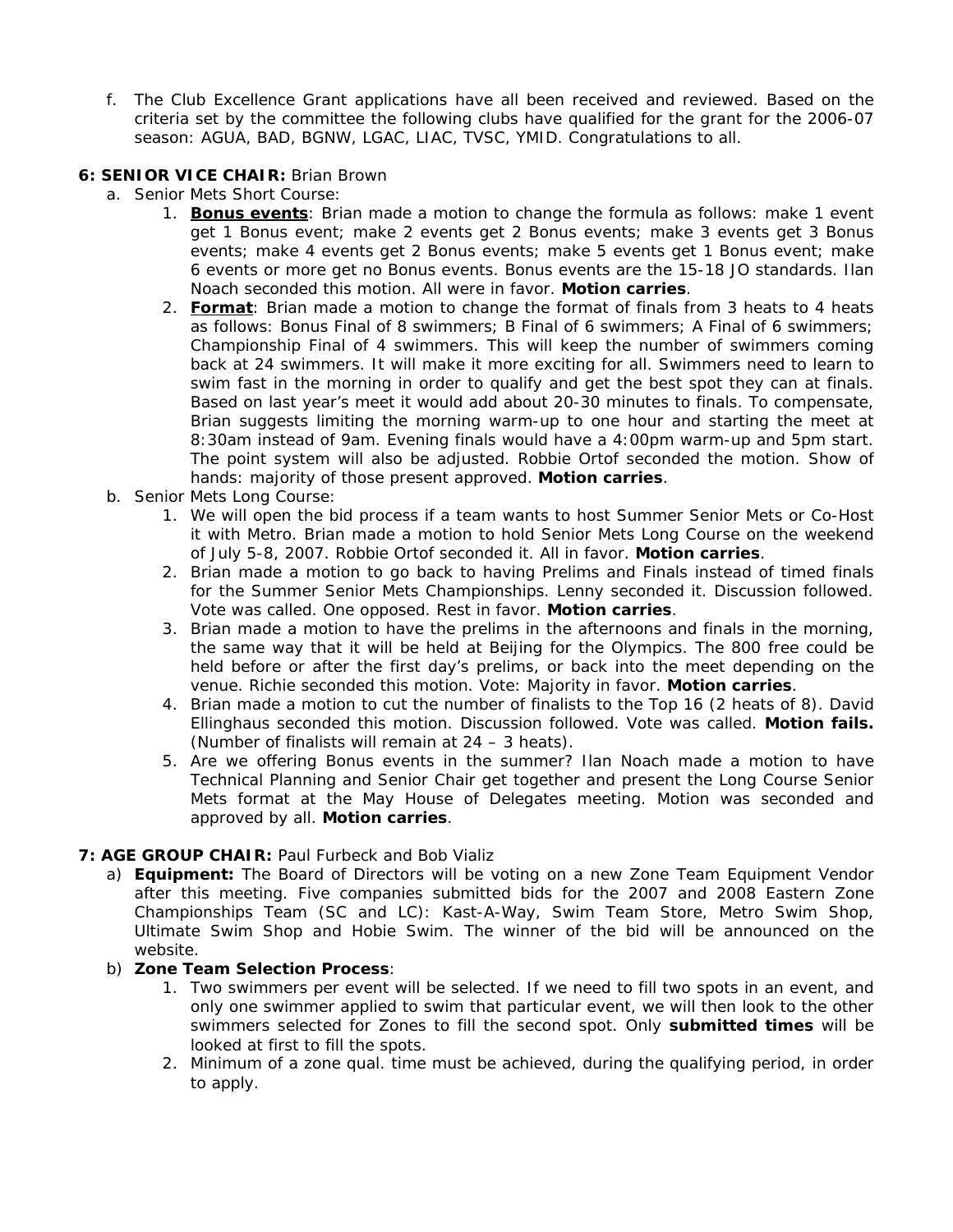- 3. Swimmers may not enter the 2007 Zone meet if they have a time in any event equal to or faster that the Eastern Zone Maximum Qualifying times – as published on the EZ website: [http://www.pvswim.org/eastzone/07ez\\_max\\_qt.pdf](http://www.pvswim.org/eastzone/07ez_max_qt.pdf)
- 4. **Qualifying period**: December 1, 2006 to March 18, 2007
- 5. Applications with **full payment and Code of Conduct** must be received at the Metro office by **March 12**, 2007
- 6. Once a swimmer has submitted an application, they will be **expected to attend Zones if selected**. Once selected, no refunds will be given. If a swimmer is not selected, all monies will be returned.
- 7. Swimmers may **update** their times through **March 18**, 2007
- 8. Only swimmers who achieve **a first time zone qualifying time**, after the deadline, may submit applications between March 13 and March 18.
- 9. Selected swimmers will be **notified** by Tuesday, **March 20**.
- c) Long discussion on the subject of swimmers that **qualify in more than 6 events**. In this case the Age Group Committee will select the swimmers' events in the best interest of Metro. The swimmer and his/her coach will be allowed to give their input in this selection process. Until JO is over there will be no closure to the application process. Swimmers should not apply for events that they know for sure that they will not want to swim at Zones (even though they may have the ZQ time). The process is clear: any time that you want to submit for consideration and achieved between December 1, 2006 and March 12, 2007 must be handed in. Coaches are better off to submit all events that swimmers qualify in and then update at JO's.
- d) Times selected for application must have been achieved at **Sanctioned meets** (including **sanctioned time trials** held in conjunction with a sanctioned meet). Times from teams' own closed "sanctioned time trials meets" will not be accepted (minutes May 17, 2006).
- e) Carle Fierro brought up the subject of the Selection Process especially for the 10-under and 11-12 swimmers. Some coaches have been bombarded with questions and requests from parents to enter more and more meets at this time just in order for their children to swim the events and try to make the qualifying times. Parents are putting a lot of pressure on their kids to perform at every meet. Carle would like to open up the selection process for 10-under to qualify at the JO meet instead of submitting applications for that age group. David Ellinghaus said that he was getting plenty of emails as well from parents of 11-12 swimmers. There are very few meets in January and February that offer the 200s events and swimmers don't have a chance to qualify. The problem doesn't apply as much for the 13-over. There has been a very negative atmosphere about the selection process for this year's Zone Meet. Mary replied that, even though the Zone Qual meet was always her favorite meet, the House of Delegates voted to change the selection process for this year. This is a one year process and coaches voted on this after an extremely long discussion last May! To change what we have published now would be a nightmare. Carle made a motion that JO be the Zone Qualifying Meet for all 12-unders. David Ellinghaus seconded the motion. Discussion followed. One point was that this would again cut the swimmers attending New York State YMCA meet, out of the selection process. Vote was called. Two voted for the motion. Majority opposed. **Motion fails**.
- f) There was a question on how much time this association is spending on the age group program compare to the senior program. Mary answered that the Board believes in a well balanced LSC age group and senior swimming and that if we looked back at minutes from the past few years, the amount of time and/or money spent on age group swimming has increased dramatically to equal senior swimming. We have upgraded our age group program to produce some amazing swimmers and amazing meets, and now is the time to revamp our senior program to equal our age group program. We are trying to make it an even basis.

#### **8: TECHNICAL PLANNING:** David Ellinghaus

- a. Corrections on the Metro Silvers times: the 13-14 boys 200 IM for Silvers lower end cut has been slowed up further from 2:29.19 to 2:38.99. It has been corrected on the website.
- b. The bid for summer meets will take place at the end of the meeting.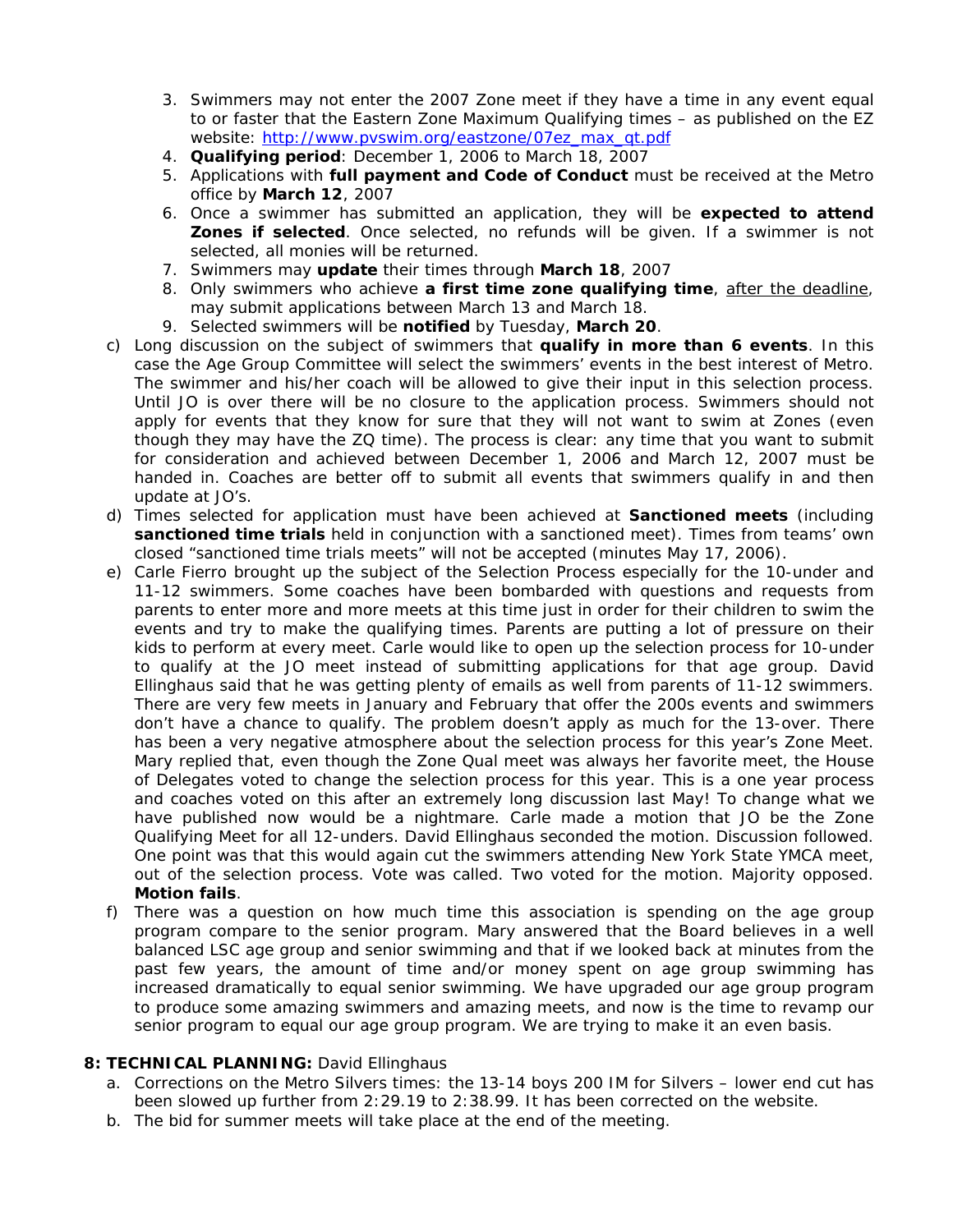# **9: COACHES' REPRESENTATIVES:** Scott Bartleson

- **a. Coaches must have current certifications with them at all meets**. Coaches must do their background check and wear their updated green coaches' card at all meets.
- **b.** Selection for **Age Group Coach of the Year** and **Senior Coach of the Year** must be emailed to Scott between February 6 and April 7, 2007 (see minutes of September 2006). Vote will take place at the May meeting and awards will be given out at the HOF Dinner.

# **10: REGISTRATION COORDINATOR:** Barry Roffer

- a. Please make sure you keep updating your coaches' credentials. Send copies of the updated certifications to the office or fax them.
- b. Meet directors are reminded that they must email an export file to the Metro Office to verify swimmers' registrations at least **one week before each meet**. When you get a meet recon report from the office, please correct the mistakes in your team manager or inform the office of a change. If you make a mistake on your registrations you will be charged \$100.
- c. Barry will send a roster again to all clubs this week. Please check and verify that your team manager matches the roster that Barry sent.
- d. Coaches Card: The old card for 2007 was blue. The new 2007 coaches' card that includes the background check screening is green. All Metro coaches must have received and carry their new card as of February 1<sup>st</sup> 2007.
- e. Second year coaches MUST pass the USA-Swimming Level One test before being able to registered for their second year of coaching. Test must be done online at usaswimming.org

#### **11: HALL OF FAME:** Len Galluzzi

- a. The Hall of Fame banquet will take place on Tuesday, May 22, 2007.
- b. Two new inductees: Hazel Barr and Tobie Smith.

# **12: OLD BUSINESS:**

None at this time

#### **13: NEW BUSINESS:**

- a. Bids for the summer meets will be included with the minutes.
- b. All bids for Senior Mets and Summer JO's must be sent in writing by the end of January. Info will be up on the website as soon as possible. Decision on those bids will be made at Senior Mets SC by the board. We have one bid for Sr. Mets at this time: New York Sharks.
- c. Mary apologized to Mac (John McIlhargy) because she did not introduce him at the beginning of the meeting!
- d. Becky Trenz of the Newburgh Sharks would like to have the availability to get a stipend for Distance meets held May-August, including those offered in SC Yards during the LC season. This would have to be brought up to Technical Planning. She is also asking to review the amount of the surcharge that a team has to give to Metro because it costs so much to run meets.

#### **The following Chairs/Committees had written reports available:**

#### **14: NATIONAL TIMES VERIFICATION/TOP 16:** Monique Grayson/Mary Ann Senecal

- a) Mary Ann Senecal and Monique Grayson uploaded 54 meets since September and the Holding Tank was empty (as of December 31, 2006), which was such an improvement over the past few years! Coaches are registering and transferring their swimmers better than ever before. Reminder: we need to receive a full meet back-up, not meet results!!! California (60), Illinois (100), and Niagara (57) are the only LSC's that have uploaded more meets than Metro from September 1 to December 31, 2006. We have also uploaded 4 Observed meets that were pre-authorized:
	- Section I, Section 9 and Section XI girls' championship meets.
	- Army vs. Navy Dual Meet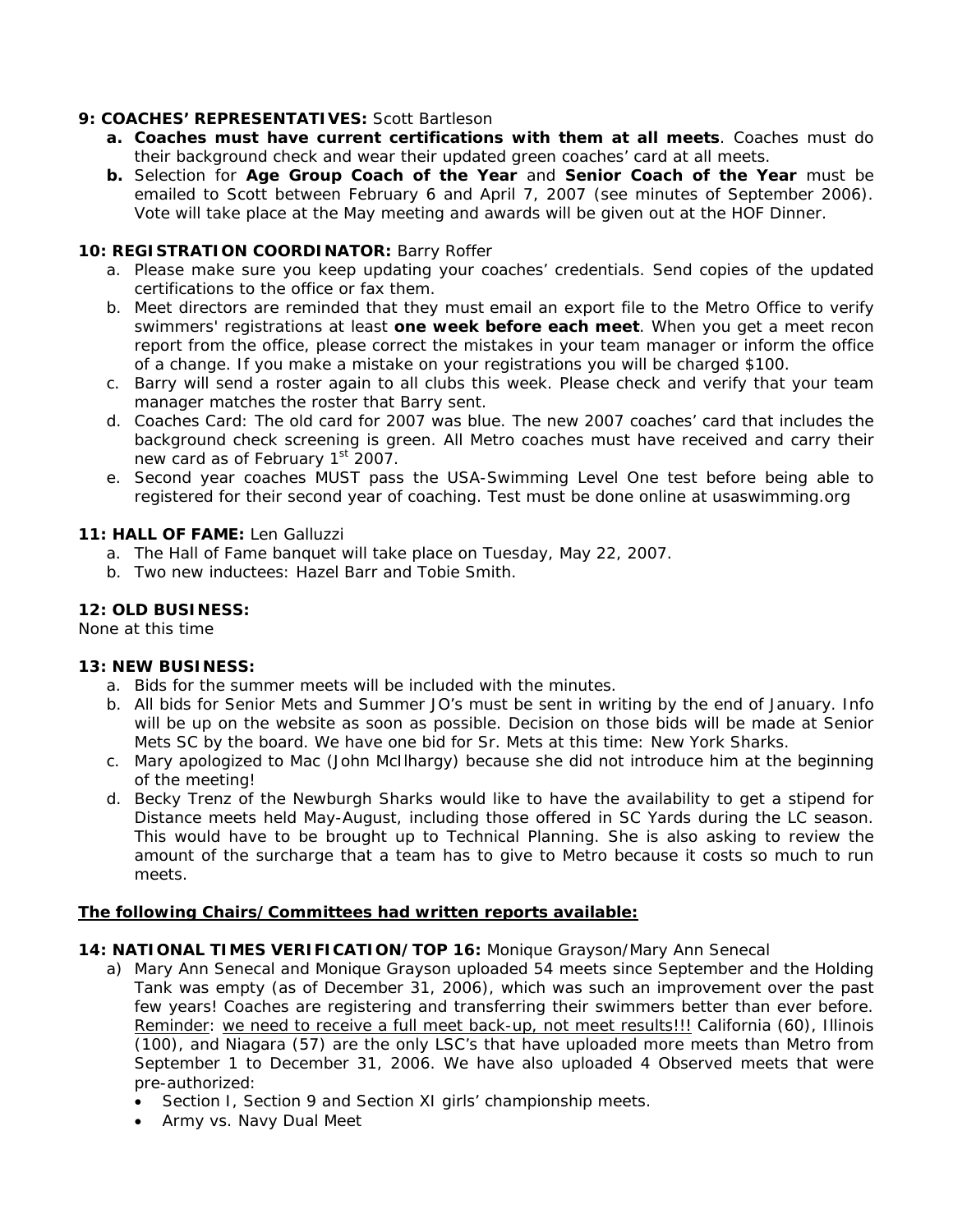b) **Reminder to all High School Sections**: In order for your High School championship meets to be observed and uploaded into the USA-Swimming database, the meet director MUST contact either Mary Ann Senecal (Metro South) or Monique Grayson (Metro North & NYC) **AT LEAST 10 DAYS BEFORE THE ACTUAL START DATE OF THE BOYS CHAMPIONSHIP MEETS** (preferably 2 weeks before). **Form B** MUST be filled out with all info, signatures and dates. (It is available on the Metro website). Unless we receive the form within the time limit, the meets will not be approved for observation and there is nothing that we can do about that later. Make sure that the person in charge in your section contacts either Mary Ann or Monique.

#### **15: WEB PAGE COORDINATOR:** Monique Grayson

Please submit meet information, events files, and/or any other information to me as soon as possible. Make sure that you tell Monique of errors, corrections, and anything that should (or should not) be posted on the website. Thanks for your help!

# **16: OPEN WATER COORDINATOR:** Bea Hartigan

- a) The 2007 Metro Championship will be comprised of the Age Group events, the Open and Masters 5K. In addition, we will be hosting the USMS National 10K Championships.
- b) Another feather in our cap is that the Open 5K has been designated as a "Qualifier Event" for the USA Grand Prix. The top two Male and Female finishers qualify to participate in the Grand Prix in August. The Grand Prix is part of the selection process for our Open Water Olympic Team members.
- c) The date(s): Saturday, July 14<sup>th</sup> with a fall back of the 15th. We need kayakers to help guide the swimmers. Contact Bea Hartigan with any questions.

# **17: FINANCE REPORT:** Corinne Cody

The finance report of Profit & Loss Budget vs. Actual from September 1, 2006 to January 9, 2007 was available at the meeting.

#### **The following Chairs/Committees had nothing new to report:**

**ATHLETES REPRESENTATIVE DISABILITIES COORDINATOR OFFICIALS CHAIR ZONE TEAM COORDINATOR SAFETY COORDINATOR SWIM-A-THON OUTREACH COORDINATORS** 

A motion to adjourn the meeting was made by Gil Smith at 8:52pm. Motion was seconded and accepted by all.

> **House of Delegates – Winter Meets Bid Meeting: Wednesday, May 16, 2007 (7:00pm)**  at the White Plains YWCA

#### **Next Board of Directors meeting: Sunday, February 25, 2007 @ Lehman College, after prelims session of Senior Mets (between prelims and start of 1650)**

The Board met after the meeting to discuss the Bids for Zone Team Equipment. We reviewed and compare each proposal. Hobie Swim had the best bid for Metro, therefore received the bid.

Submitted by Monique G. Grayson January 16, 2007